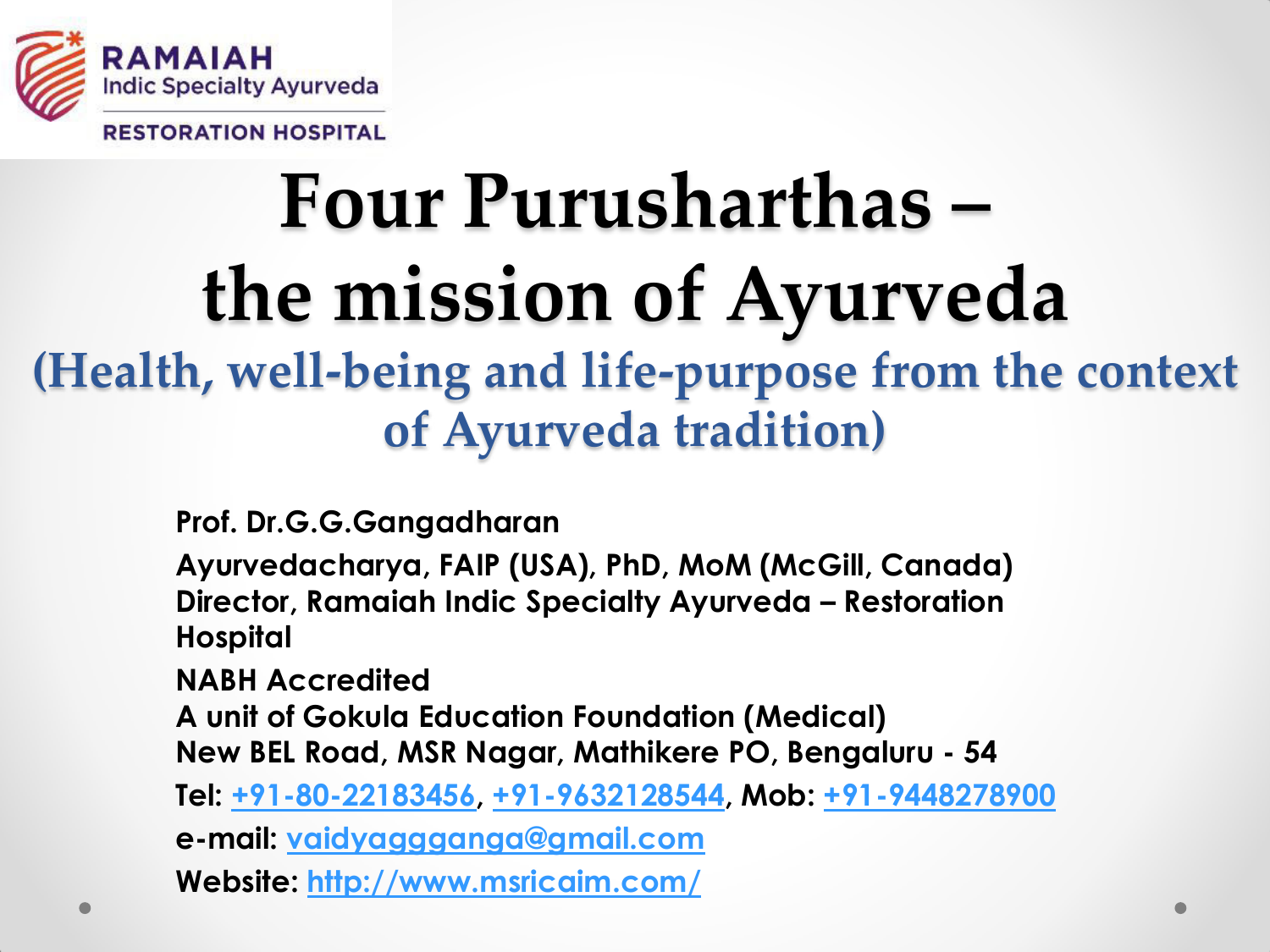# **Good health – ever the quest for mankind**

- Living a long and healthy life and reducing suffering has been the cherished dream since the time of the Vedas
- पश्येम शरदः शतं जीवेम शरदः शतं श्रुणुयाम शरदः शतं प्रब्रवाम शरदः शतमदीनाः स्याम शरदः शतं भूयश्च शरदः शतात् ॥
- "May we see a hundred Autumns, May we live a hundred Autumns, May we know for hundred Autumns, May we ascend a hundred Autumns, May we prosper a hundred Autumns, May we be a hundred Autumns, May we adorn a hundred Autumns and May you be for more than hundred" (Atharva veda Kanda 19, Sookta 67)
- न तु अहं कामये राज्य न स्वर्गं न अपुनर्भवम् । कामॅये दुःखतप्तानां प्राणिनाम् आर्तिनाशनम् ॥
- "I do not desire kingdom, nor the heaven or even liberation. I have only one desire and that is to remove the misery of all living
	- beings who are suffering" (Dronaparvam, Mahabharata)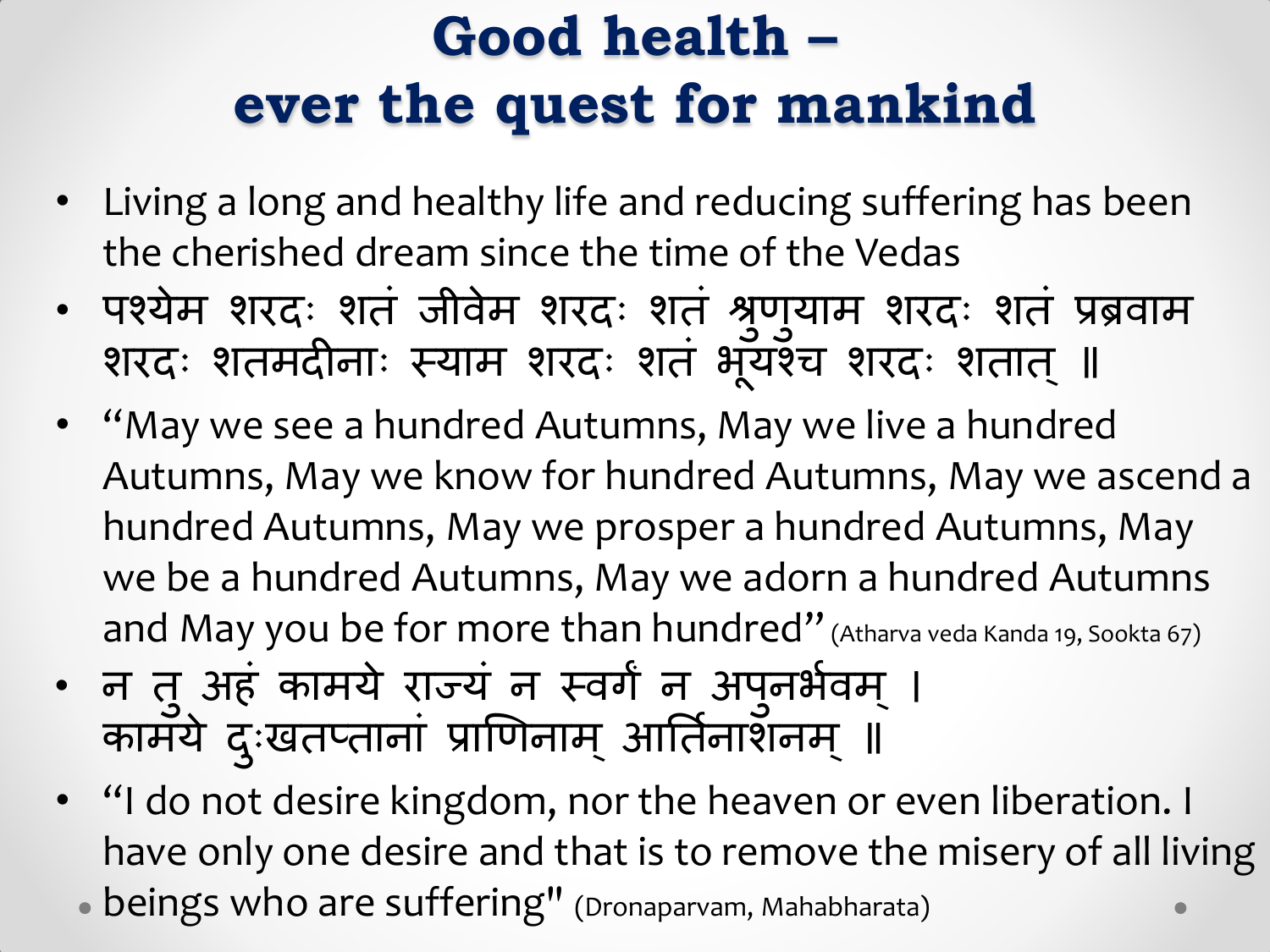# **Ayurveda - holism**

- Ayurveda is one such comprehensive system, with holistic approach; attends to body, mind and spirit
- आयुःकामयमानेन धर्माथैसुखसाधनम्| आयुर्वेदोपदेशेषु विधैयः परमादरः||२||
- "those desirous of a long/healthy life (which is) the means of achievement of dharma, artha and sukha, should give their utmost attention (apply themselves fully) to the teachings of Ayurveda" (AS.Su1/2).
- धर्मार्थकाममोक्षाणामारोग्य मूलमुत्तमम्||१५|| रोगास्तस्यापहतोरः श्रेयसो जीवितस्य च|
- "dharma, artha, kama & moksha are all possible only through a good health. Diseases are the destroyers of health, wellbeing and life"  $(CS.Su.1/15)$ .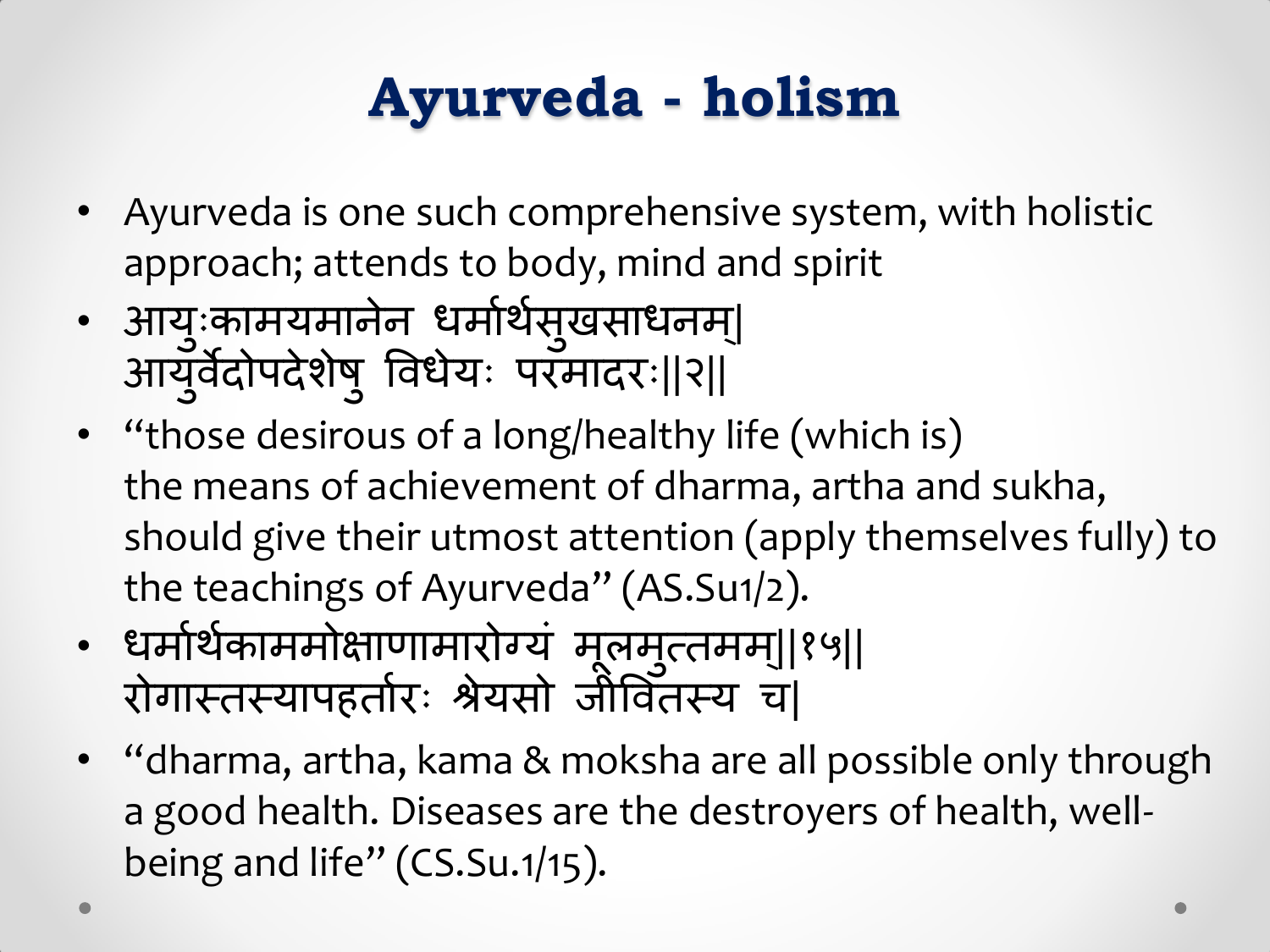### **Ayurveda - comprehensive**

The term Ayurveda is composed of 2 words viz. Ayuh and Veda.

# आयुरस्मिन् विद्यते अनेन वाऽऽयुर्विन्दन्ति इत्यायुर्वेद ॥सू ।सू ।१ ।१५

• The science which deals with the Knowledge of Life or which helps man to enjoy a longer life.

नित्यगश्चानुबन्धश्च पयर्थिरायुरुच्यते ॥च ।सू ।१ ।४२

• Ayuh(Life) is the conglomerate of

| Sharira | Body                    |
|---------|-------------------------|
| Indriya | Sensory-motor faculties |
| Satva   | Mind                    |
| Atma    | Self                    |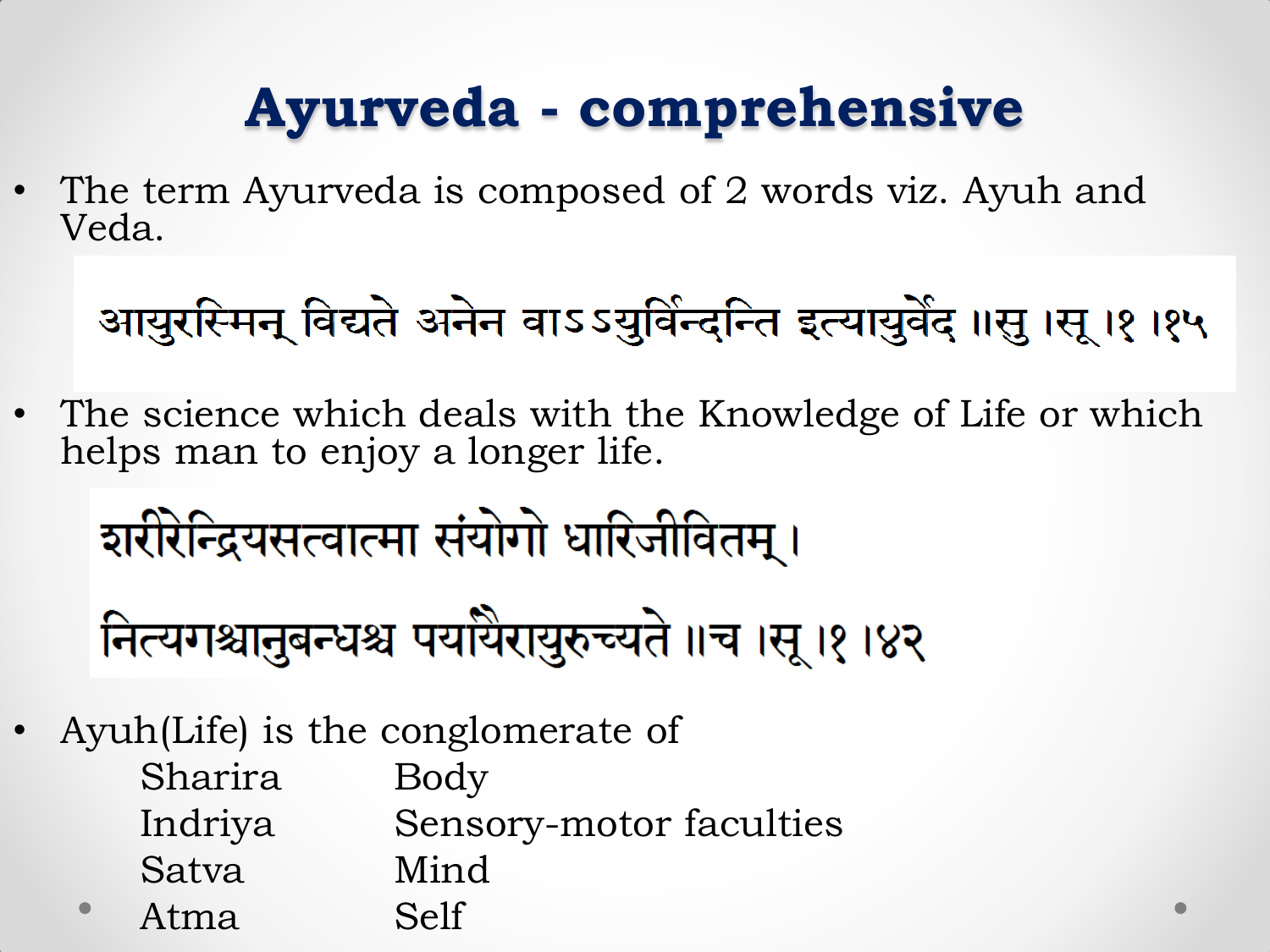- Synonyms as *Dhari, Jivita, Nityaga and Anubandha*
- *Dhari* and *Jivita* indicate the anabolic processes
- *Nityaga* indicates the continual catabolic process
- *Anubandha* indicates the incessant processes
- *Manas (Psyche*) is regarded as one of the pillars of the *Sharira*

सत्वात्मा शरीरं च त्रयमेतत् त्रिदण्ड्वत् । लोकस्तिष्ठति संयोगात् तत्र सर्वं प्रतिष्ठितम् ॥ स पुमांश्चेतनं तच - - - - - - - - - । च । सू । १ १४६-४७ ॥

• Definitely, the earliest science to recognize importance of *Manas*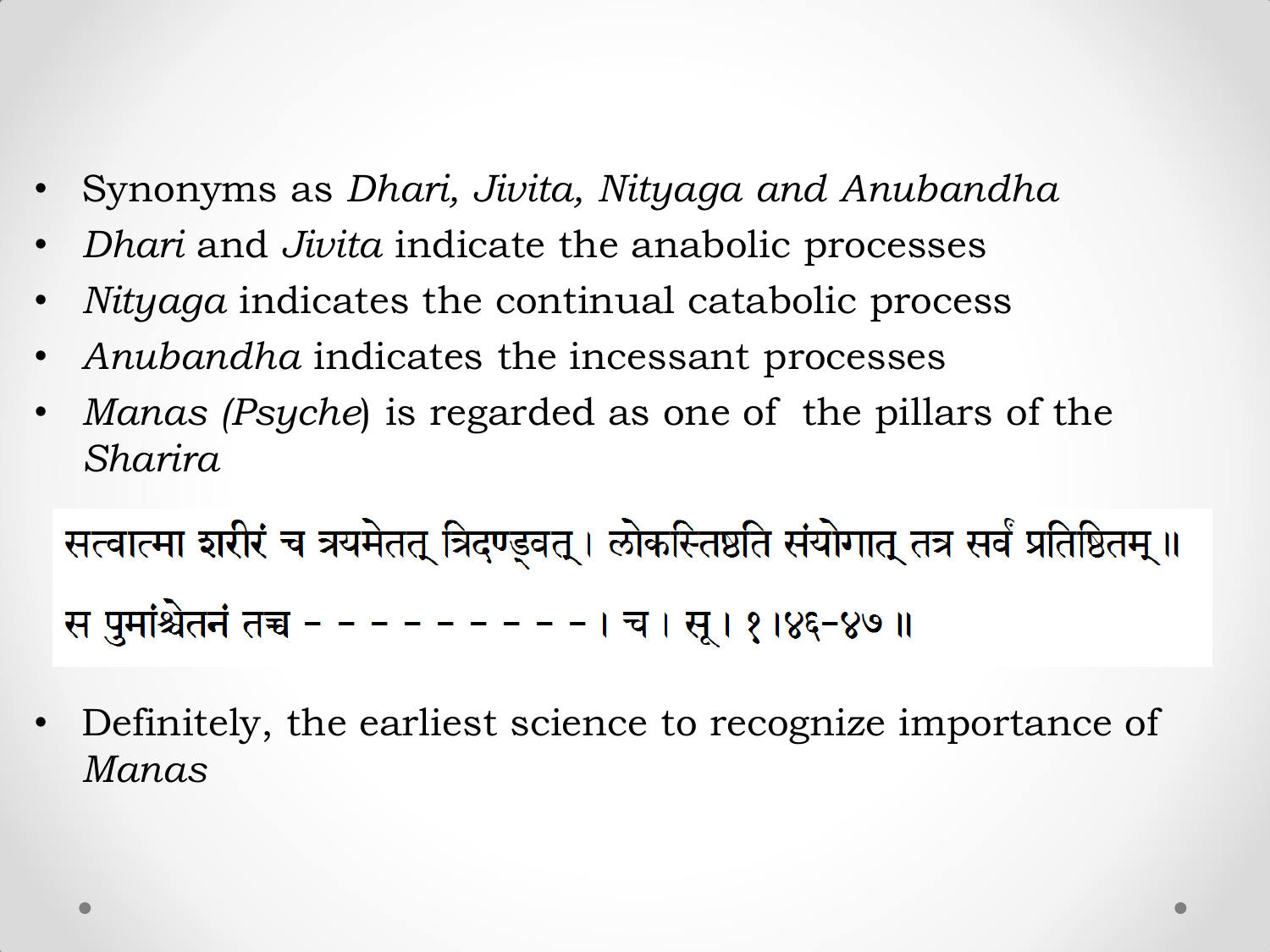### **Loka-Purusha Saamyata**

स पुमांश्चेतनं तच तचाधिकरणं स्मृतम् । वेदस्यास्य तदर्थं हि वेदोऽयं संप्रकाशितः ॥च ।सू ।१४७

• It is for the benefit of this **Karma purusha** that the science of Ayurveda has evolved

पुरुषोऽयं लोकसंमितः इत्युवाच भगवान् पुनर्वसुरात्रेयः। यावन्तो हि लोके मूर्तिमन्तो भावविशेषास्तावन्तः पुरुषे यावन्तः पुरुषे तावन्तो लोके ॥च ।शा ।५ ।३ ॥

- Man is considered as an embodiment of the macrocosm. The same primordial elements that constitute the universe are represented within the human body
- **Brahmanda- pindanda,** macrocosm-microcosm link is ubiquitously interwoven in Ayurveda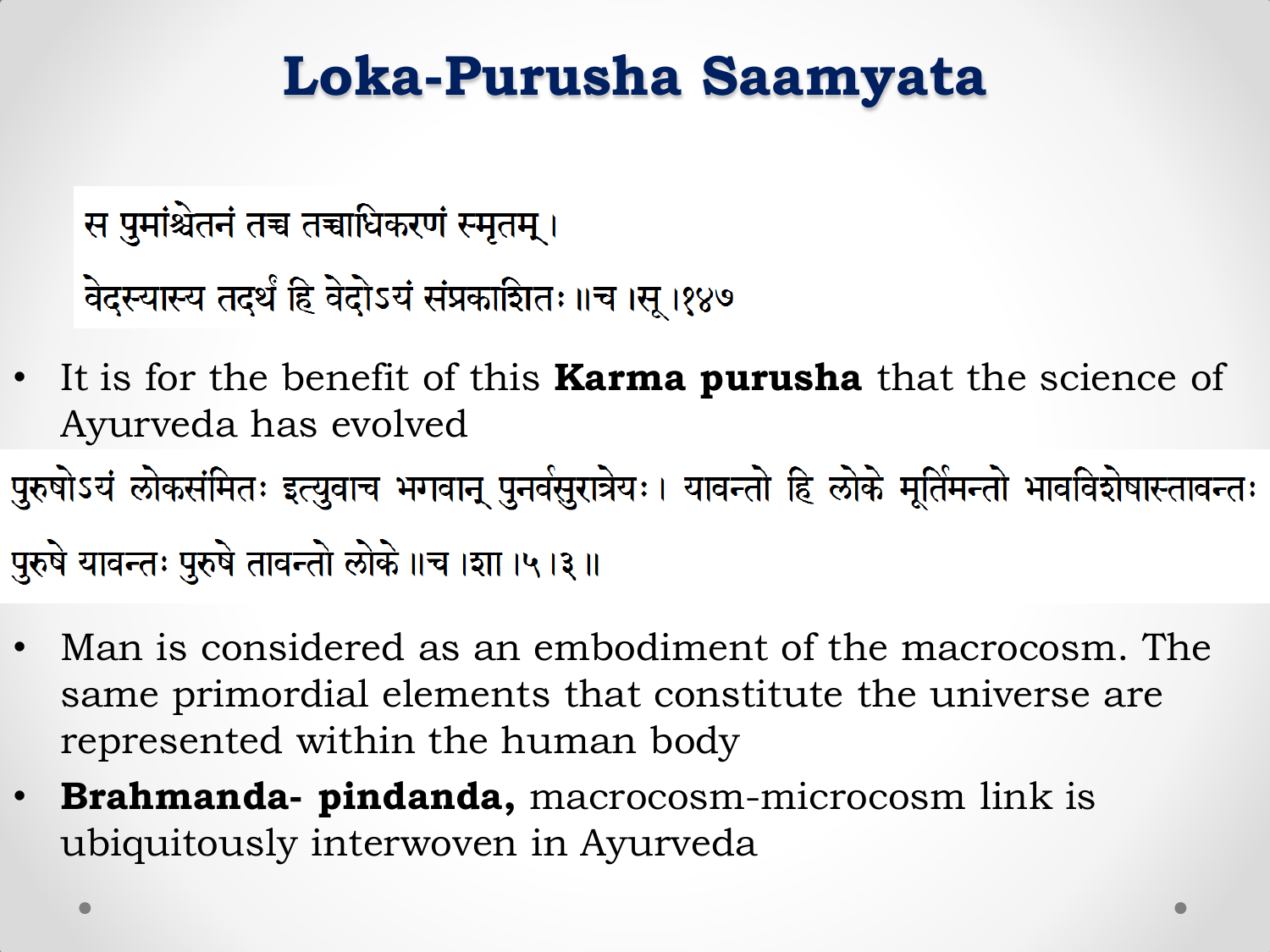#### **Purusha**

• *Purusha* (Man) is said to be composed of Six primordial elements viz. *Panchamahabhuta* and *Chetana* (*Atma-Self*)

तत्र शरीरं नाम चेतनाधिष्ठानभूतं पञ्चमहाभूतविकारसमुदायात्मकम् ॥च ।शा ।६ ।४ ॥

• Twenty four *tatvas*

पुनश्च धातुभेदेन चतुर्विंशतिकः स्मृतः । मनो दशेन्द्रियाण्यर्थाः प्रकृतिश्चाष्टधातुकी ॥च ।शा ।१ /१७ खादीनि बुद्धिरव्यक्तमहङ्कारस्तथाऽष्टमः । भूतप्रकृतिरुद्दिष्टा विकारश्चैव षोडश ॥ च ।शा ।१/६३ ॥ बुद्धीन्द्रियाणि पञ्चैव पञ्च कर्मेन्द्रियाणि च। समनस्काश्च पञ्चार्था विकारा इति संज्ञिताः ॥ च।शा ।१/६४

- *Ashta prakriti: Avyakta, Mahan, Ahankara, Pancha tanmatra*
- *Shodasha vikara: Pancha mahabhuta, Pancha jnanendriya, Pancha karmendriya, Manas*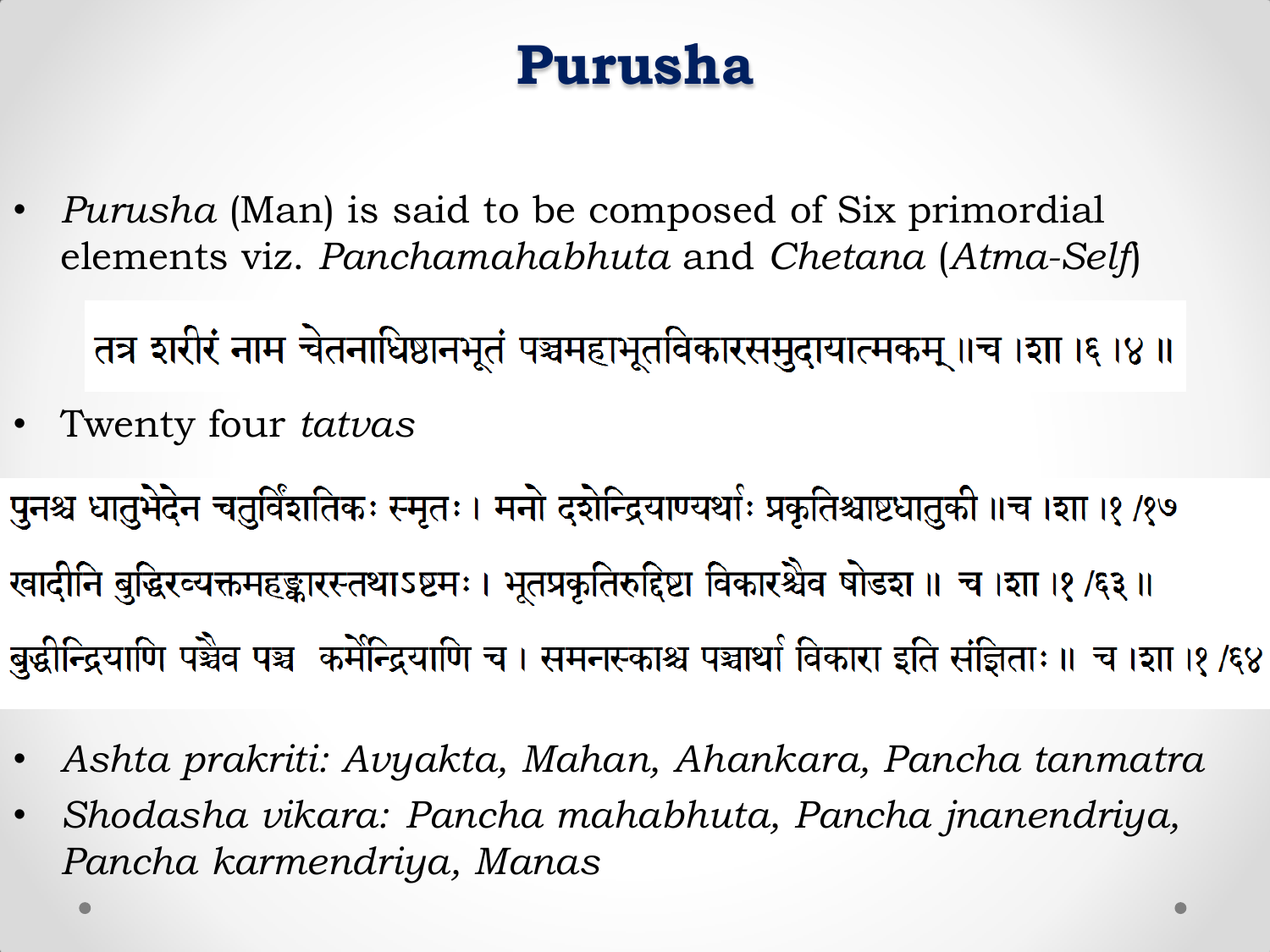#### **Purusha**

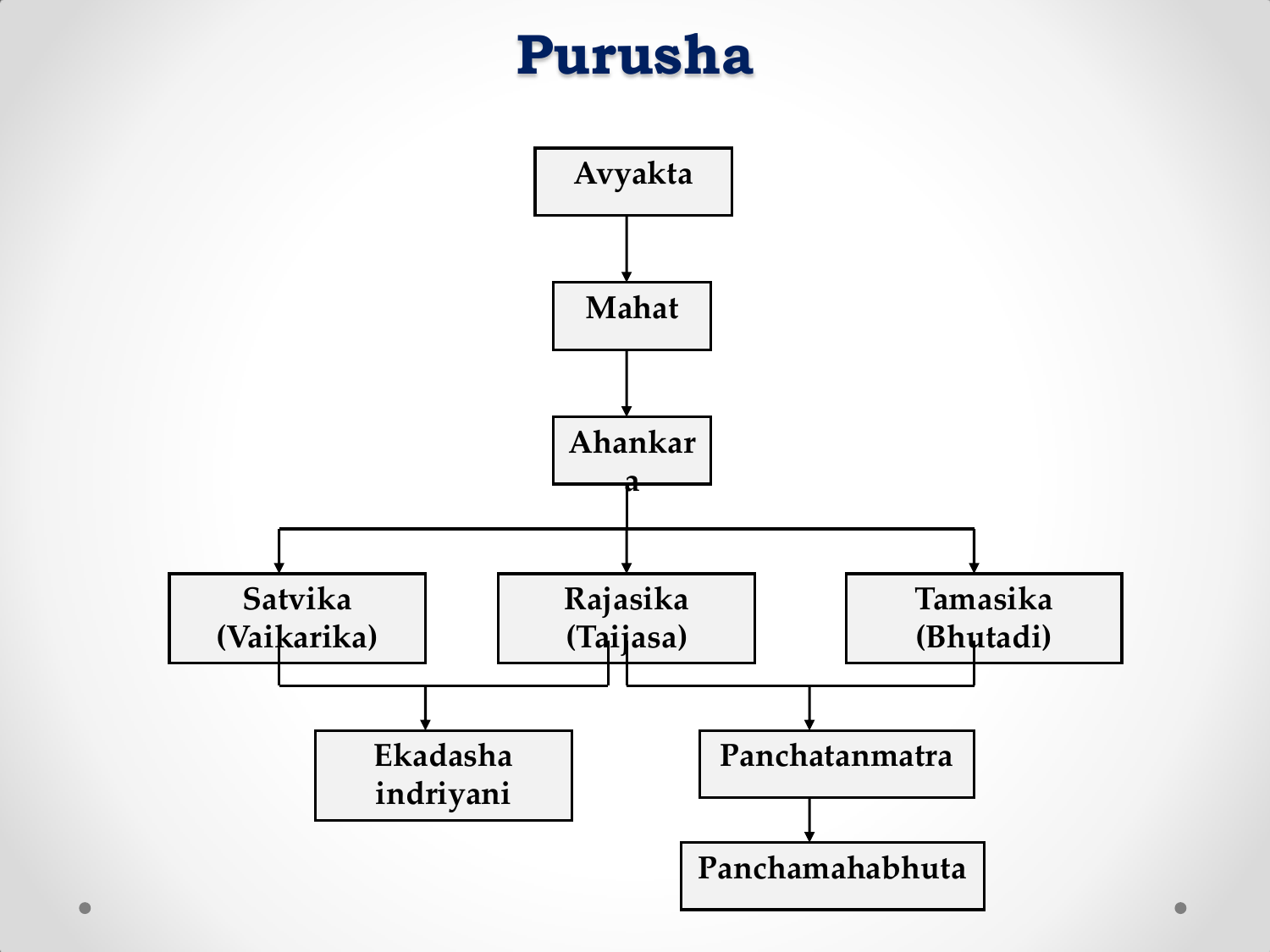### **Subtlety of Bhuta and Atma**

- भूतैश्चतुर्भिः सहितै: सुसूक्ष्मैर्मेर्नोजवो देहमुपैति देहात्| कमोत्मकत्वान्न तु तस्य दृश्य दिव्यं विना दर्शनमस्ति । रूपम||३१|| CS.Sh.2/31
- The soul, along with four subtle bhutas, at a speed like that of the mind, transmigrates from one body to the other according to past deeds. It cannot be seen without divine visual sense.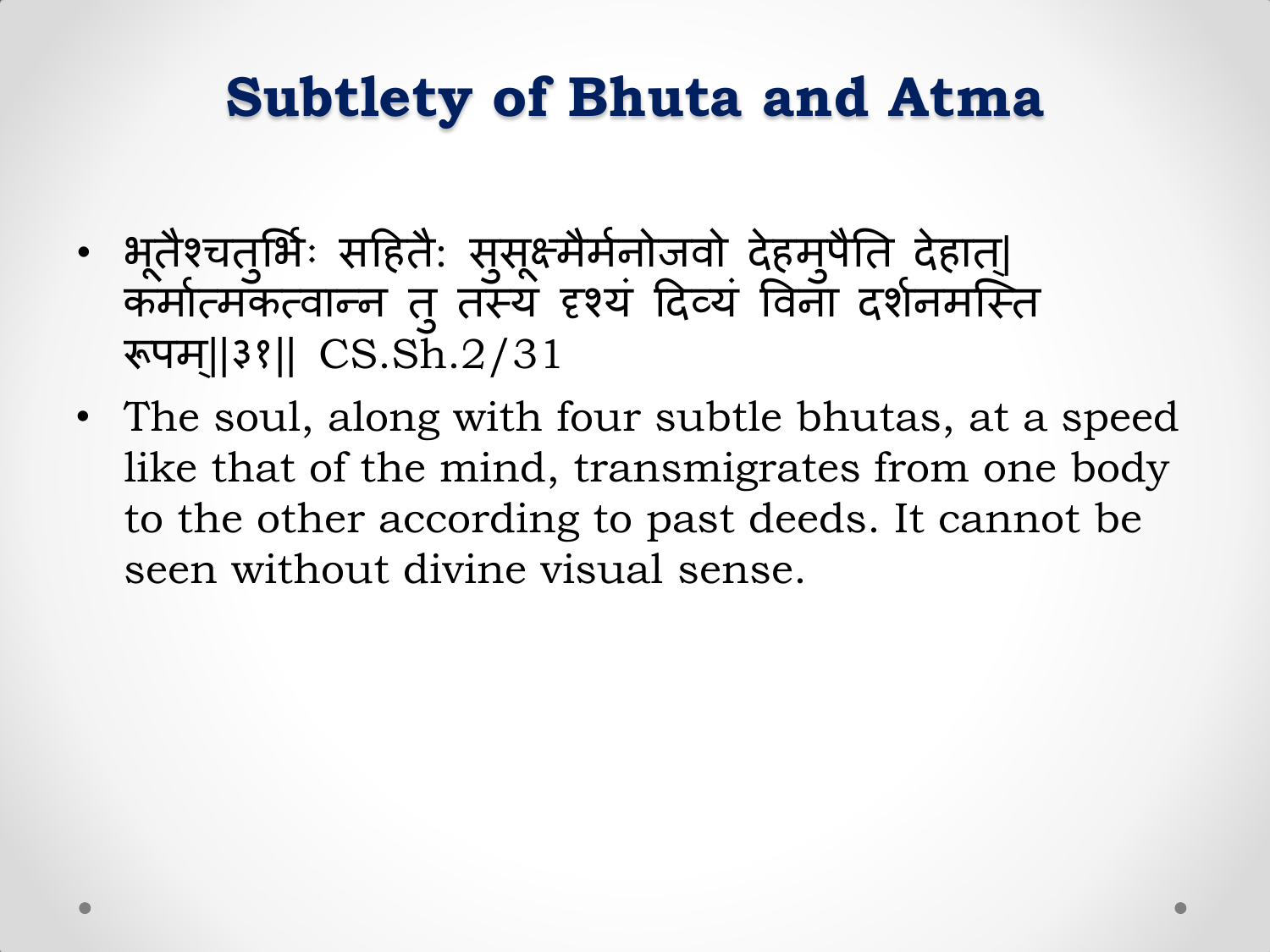## **Embryogenesis in Ayurveda**

- शुद्धे शुक्रार्तवे सत्वः स्वकर्मक्लेशचोदितः| गर्भः सम्पद्यते युक्तिवशादग्निरिवारणौ||१|| AS.Sh.1/38 |
- Satva encouraged by the afflictions of his own past actions entering into the union of pure Shukra and Artava give rise to the formation of the embryo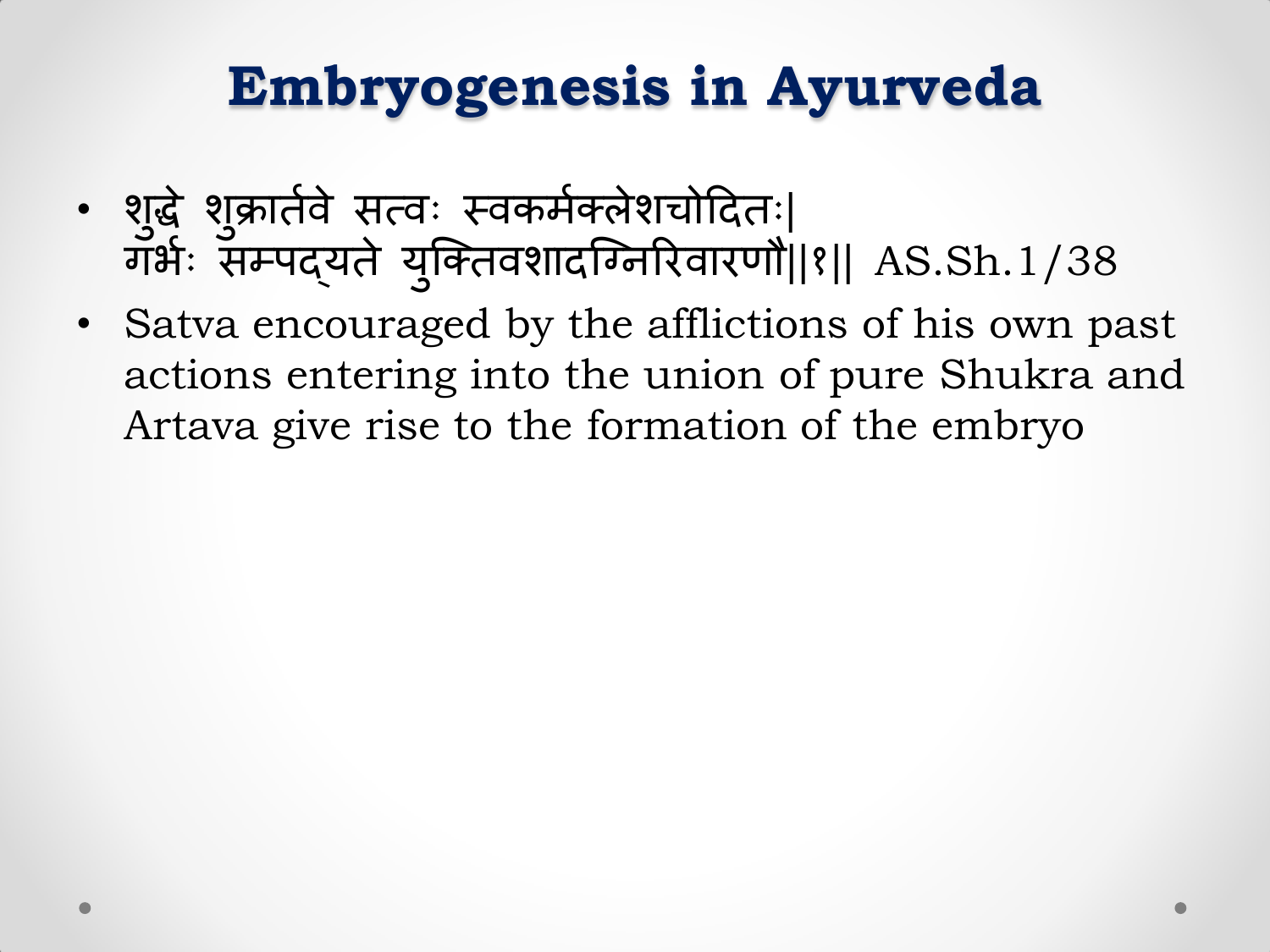# **Sharire panchamahabhuta**

• Acharya Caraka further gives the finite existence of these in the body as:

| Parthiva<br>entities | कठिनं अङ्गं hard parts नख nails अस्थि bones दन्त teeth चर्म skin<br>वर्चः stools केश scalp hair रमश्नु facial hair लोम body hair कण्डर |
|----------------------|----------------------------------------------------------------------------------------------------------------------------------------|
|                      | ligament गन्धो घ्राणं smell                                                                                                            |
| Ap entities          | रस fluid component रुधिर blood वसा adipose कफ पित्त मूत्र urine                                                                        |
|                      | स्वेद sweat रसो रसनं taste                                                                                                             |
|                      |                                                                                                                                        |
| Agni<br>entities     | ऊष्मा heat भाः complexion रूपं दर्शन vision                                                                                            |
| Vayu<br>entities     | उच्छ्वासप्रश्वास respiration उन्मेष निमेष आकुञ्चन प्रसरण गमन प्रेरण धारण                                                               |
|                      | motor functions स्पर्शः स्पर्षन sensory modality                                                                                       |
| Akasha<br>entities   | महान्ति चाणूनि स्रोताम्सि macro and micro functional network                                                                           |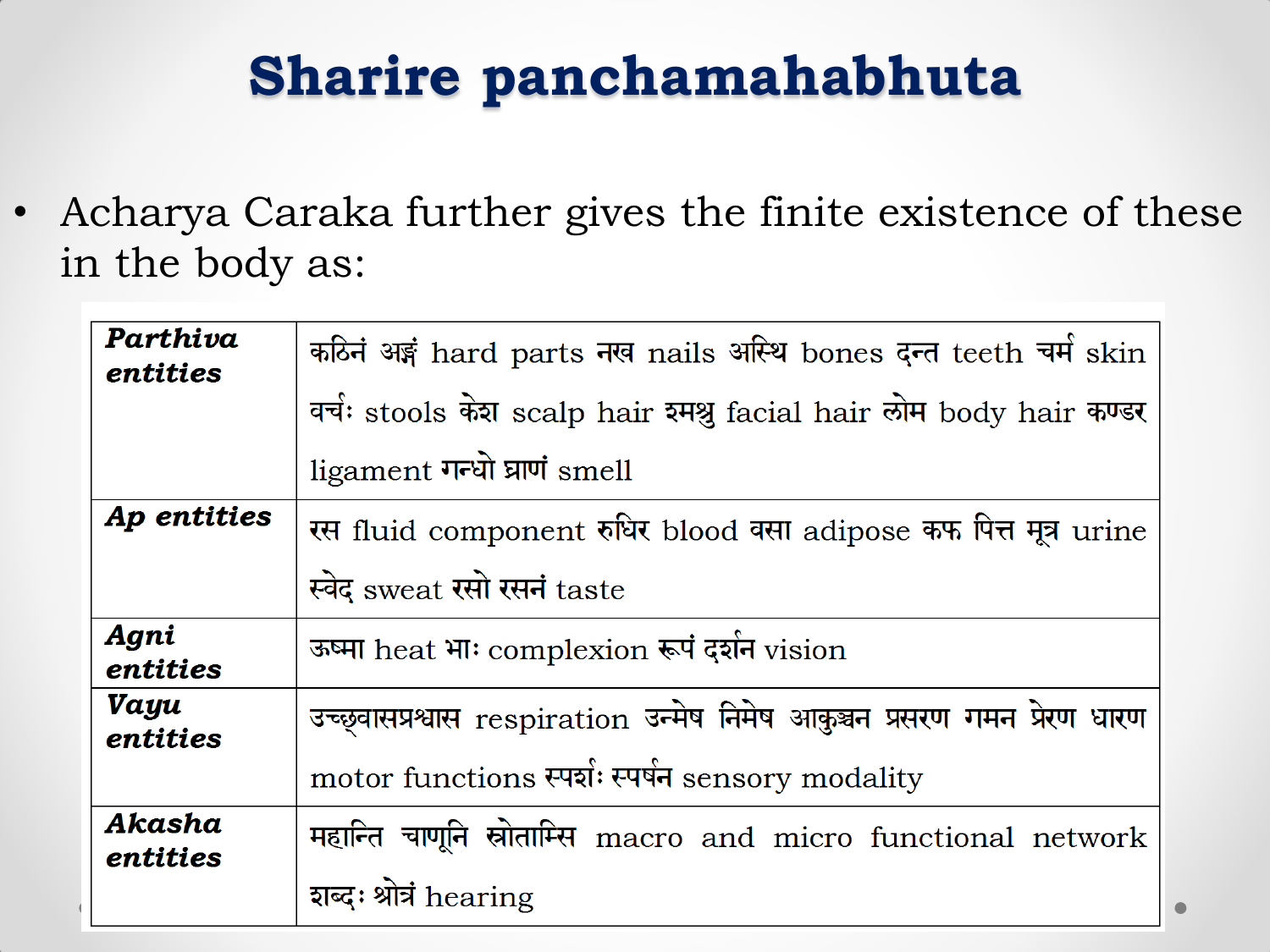# **Sharire panchamahabhuta**

- *Panchabhautic* composition of the *dosha*  वाय्वाकाशधातुभ्यां वायुः आग्नेयं पित्तं । अम्भः पृथिवीभ्यां श्लेष्मा ॥ अ ।सं ।सू ।१० ॥
- *Dosha* are not mutually exclusive. They are bound together by an intrinsic force and function synergistically

आध्यात्मलोको वाताद्यैर्लोको वातरवीन्दुभिः । पीड्यते धार्यते चैव विकृताविकृतैस्तथा ॥च चि ।२६ ।२९१ ॥

In normalcy, they contribute to health and when morbid cause diseases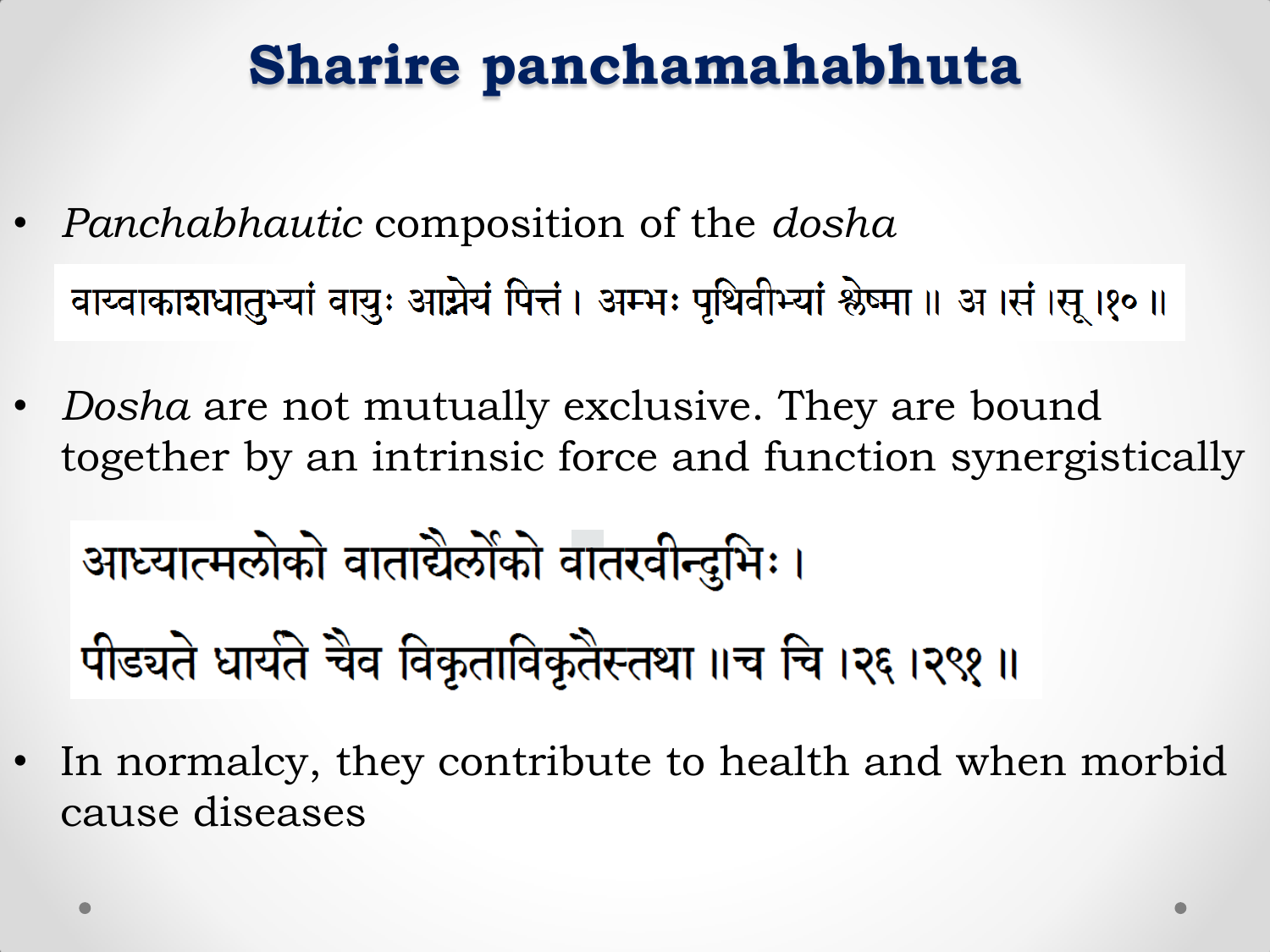To conclude

- Ayurveda perceives life in a continuum & part of the whole universe
- Karma is the connecting link between a soul's evolution from a bondage existence to ever pervading universal consciousness